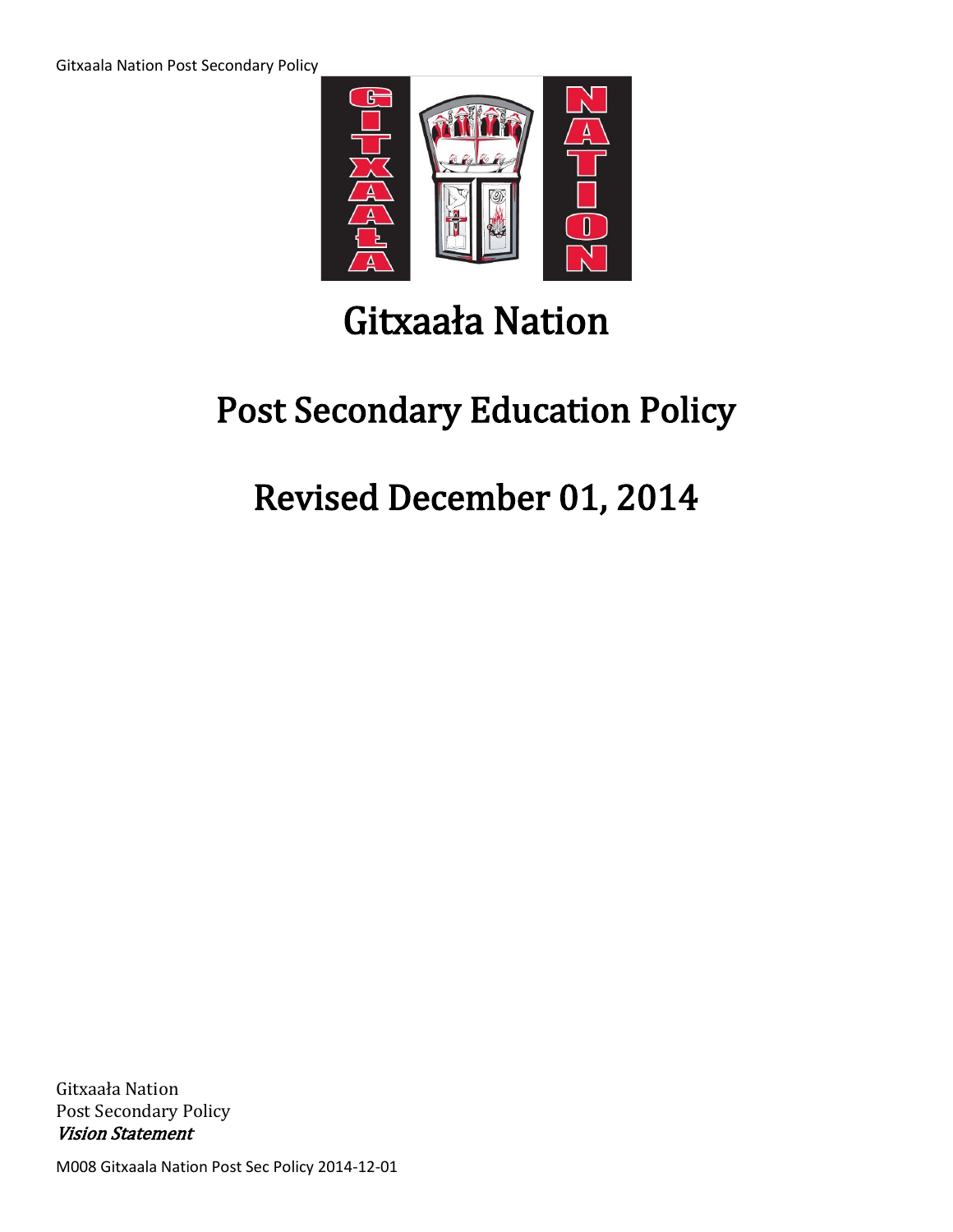### Vision Statement:

The Gitxaała Nation Education Department recognizes and holds a high value for education. We work diligently in support of Gitxaała Nation members who wish to further their education and who are eligible for Post Secondary funding. Based on the availability of funds, every effort and provision will be made to assist eligible members to successfully pursue and complete their education.

Gitxaała Nation Post Secondary Policy Purpose & Objectives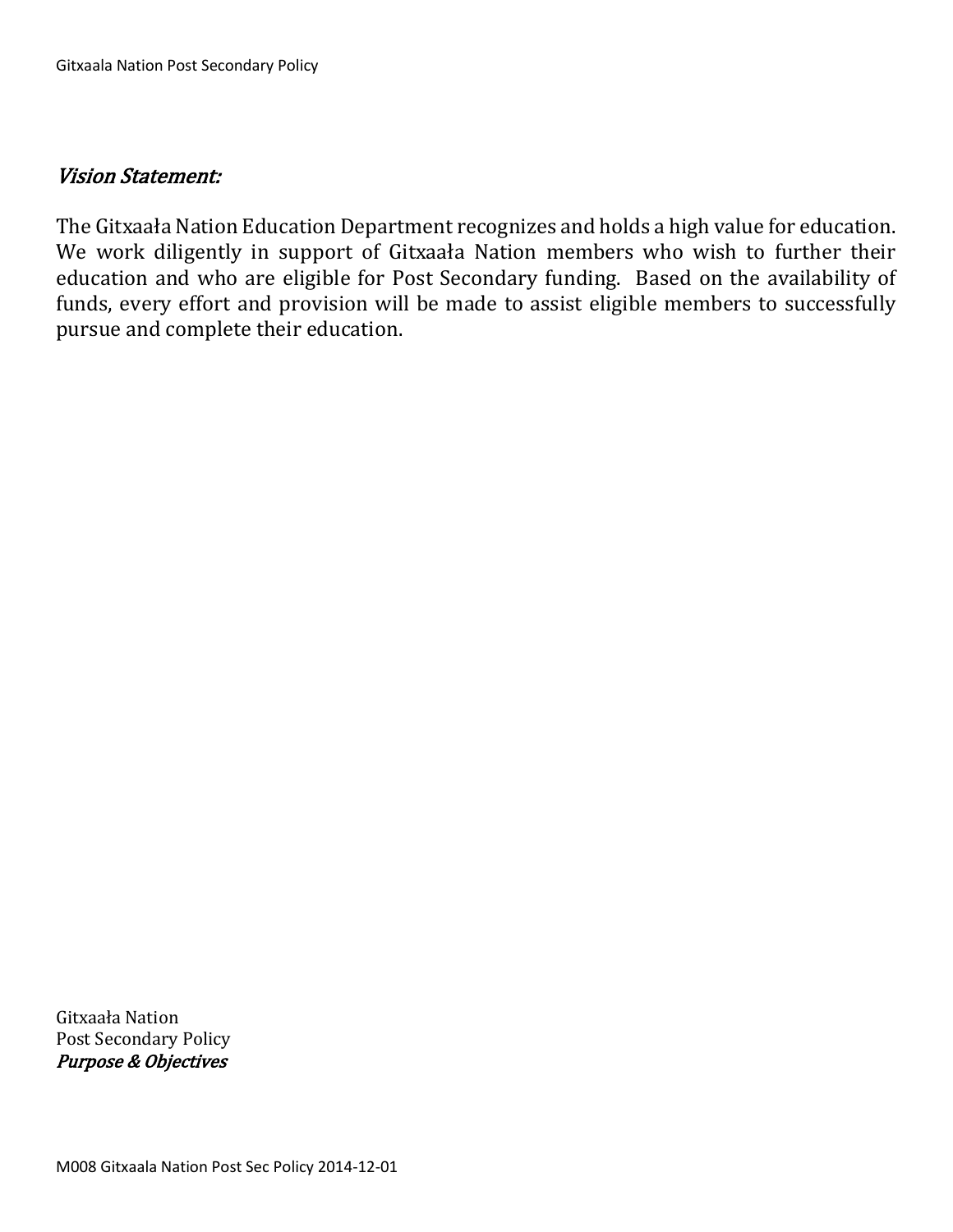## Gitxaala Nation Post Secondary Policy Purpose of the Gitxaała Nation Policy:

The post-secondary sponsorship program is designed to assist registered Band Members to acquire university/college and professional qualifications. It is the desire and goal of the Nation that such an individual becomes financially self-sufficient and realizes their individual potentials for contribution to Gitxaała Nation, to other First Nations or to society at large.

## Objective of the Gitxaała Nation Policy:

The objective is first to encourage and support eligible Band Members to gain access to postsecondary education and to graduate from their respective programs. The goal is to have graduated students use their acquired skills and learning to contribute to Gitxaała Nation with their career path helping to build and develop capacities for community and its members.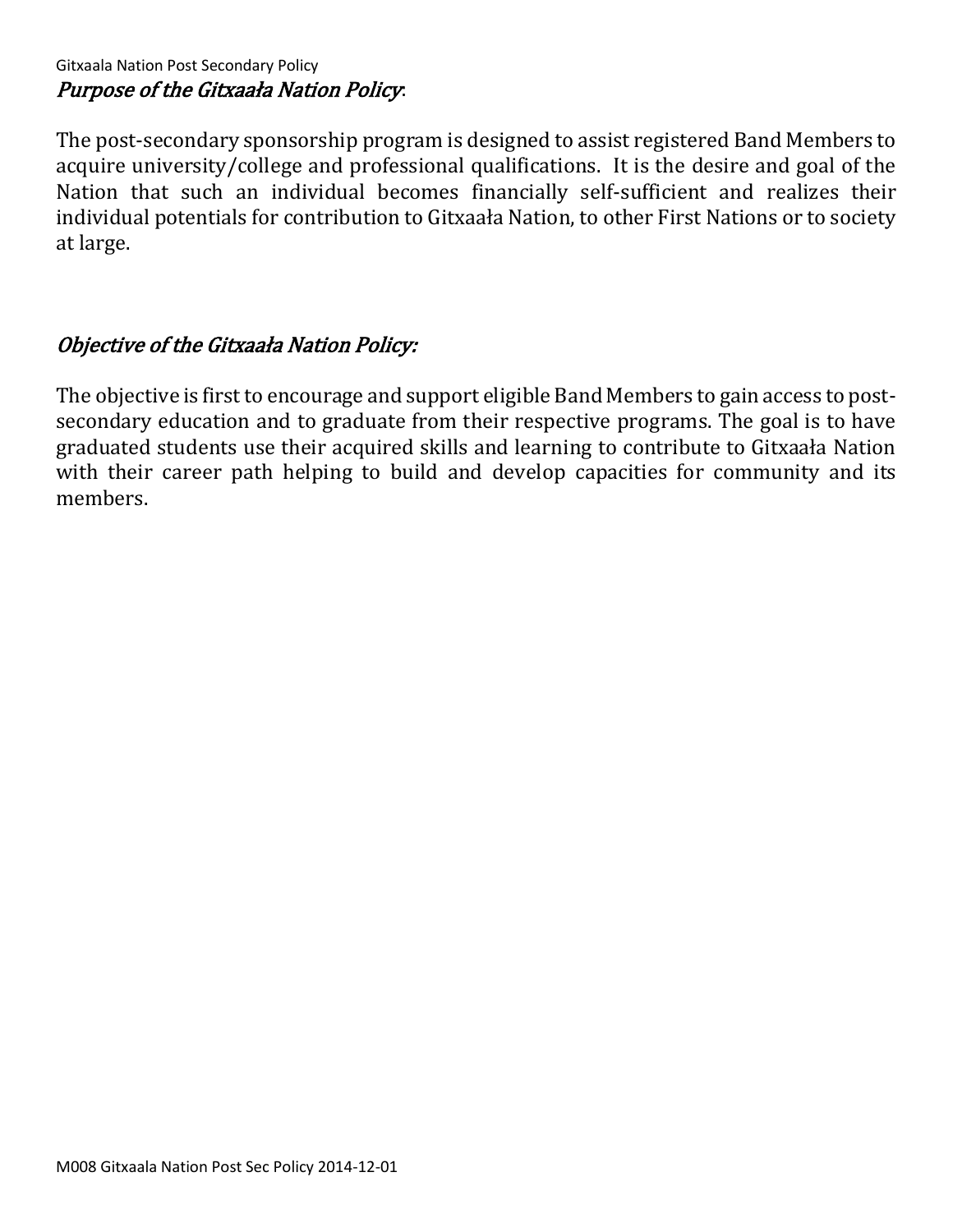Gitxaala Nation Post Secondary Policy Gitxaała Nation Post Secondary Policy Section 1 APPLICATION PROCEDURE

## POLICY:

Members of Gitxaała Nation who wish to receive sponsorship for Post Secondary Programs must make an application to the Gitxaała Nation Education Committee.

#### PROCEDURE:

- 1. To be eligible for funding under the Post Secondary Program, students must meet the following criteria:
	- Registered as a Gitxaała Nation member for a minimum of 2 years.
	- Have been residents of Canada for the past 12 months prior to the date of application.
	- Meet the College/University requirements before enrolling in a program of studies.
	- Be accepted into an eligible post-secondary program and an approved institution.
- 2. Applicant must complete an application for Financial Assistance and send it into the Education Coordinator. The following documents must accompany the application form:
	- A course description, length of program, and # of credits for completion, including prerequisites for the program, tuition, cost of books, and any other expenses.
	- An acceptance letter from the educational institute MUST accompany your application in order for your application to be considered.
	- A copy of your most recent transcripts.
	- Applicants MUST provide a letter of recommendation from an academic counsellor or educator.
	- A letter of introduction about self, containing information on their career goals, your reason for attending post-secondary, your reason for choosing the program that you chose.
	- The applicant is requested to include a breakdown of their cost of living expenses (accommodation, monthly travel, etc.). Travel is available only if the courses are not available at an institute that is closest to your current address.
	- For applications to be considered they MUST be received before the deadline of May 25<sup>th</sup>. This is to start in September of the following school year. If you are applying for a program beginning in January you application must be received a minimum of 2 months prior to the start of you program.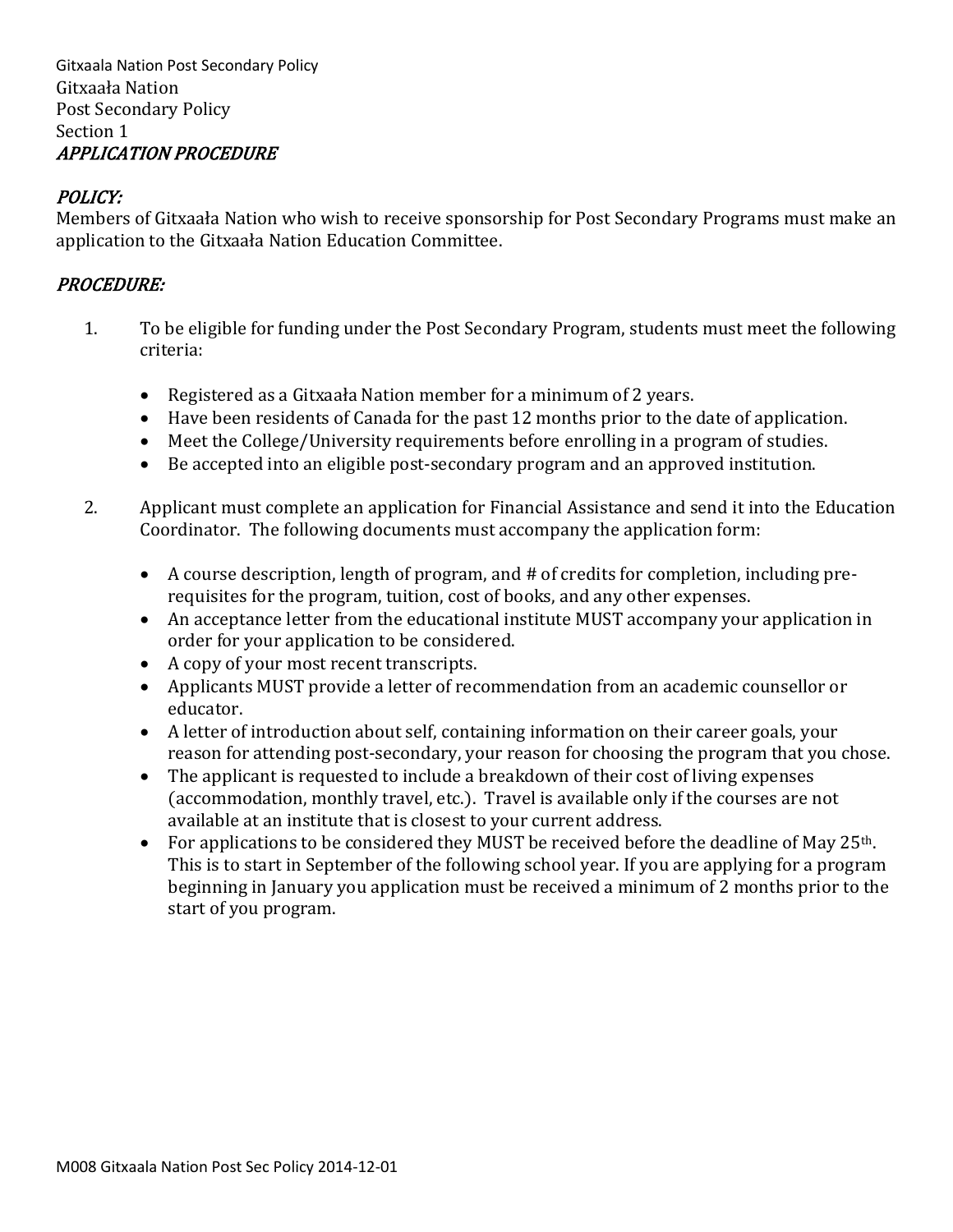- 3. The Gitxaała Nation Education Screening Committee and the Education Coordinator prior to the May 25th deadline each year will review the applications. The students will be funded in accordance with the priority list for funding.
	- Continuing students provided they are in good standing and have not violated any areas of the sponsorship agreement.
	- New Student Graduates with complete entrance standards to University programs
	- Deferred Students from prior applications
	- Masters/Doctorate students
	- All other students will be funded based on their completion of applications prior to the deadline and on their success in prior education endeavours.

NOTE: Due to funding limitations we will maximize and accept as many eligible students who apply before May 25<sup>th</sup> each year. Any applications that do not get accepted due to funding limitations will be deferred until funding becomes available.

- 4. The Education Coordinator will notify those students, by email or letter, to those approved for sponsorship of their Living Allowance, books and supply rate.
- 5. Students who have not met the deadline for applying for funding will be notified, in writing, and will be deferred for the next funding date.

The deadline for applications is May 25<sup>th</sup> Annually. However, Applications that are sent into the coordinators office at least 3 months prior to the start date of your program will be considered based on funding availability.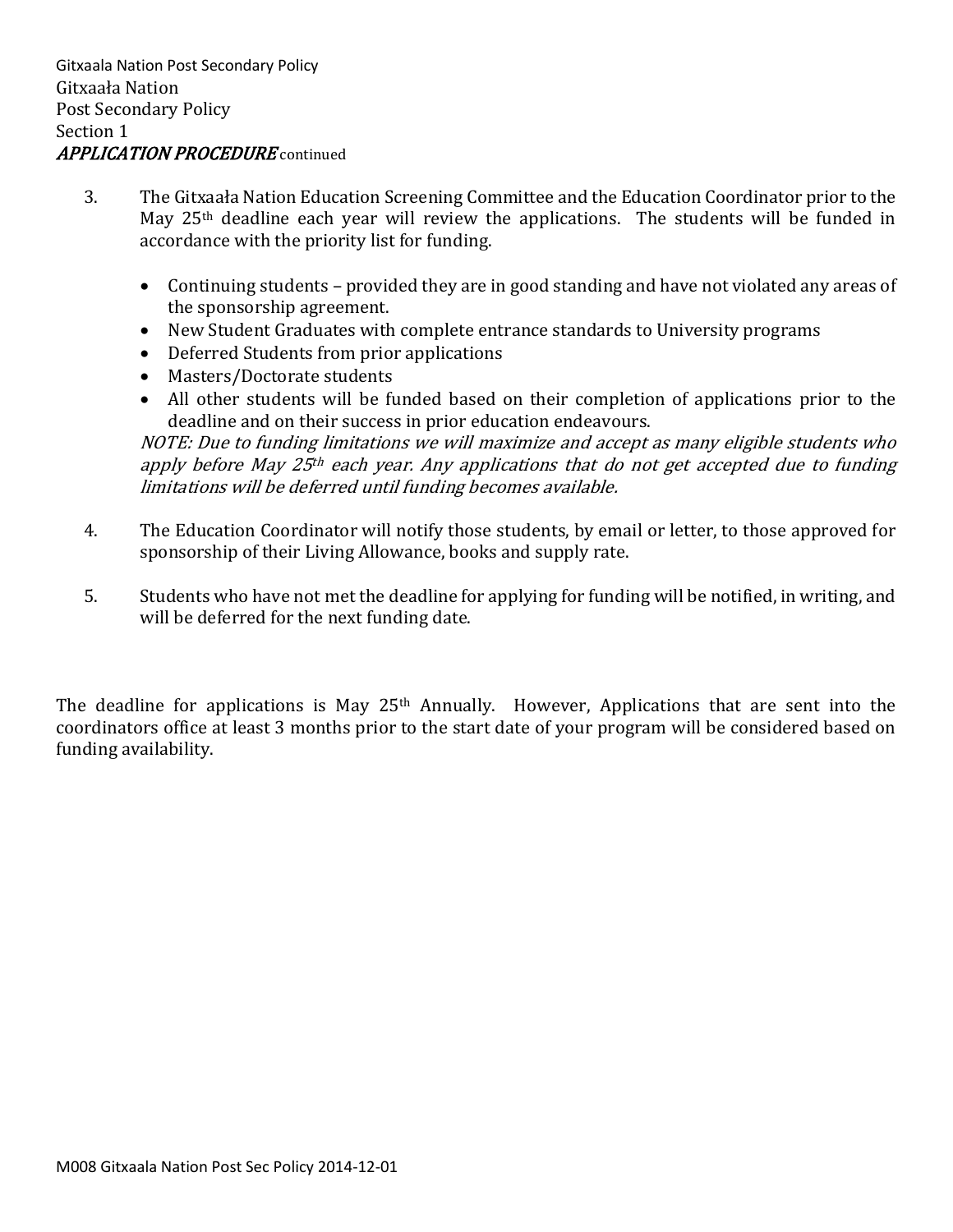Gitxaala Nation Post Secondary Policy Gitxaała Nation Post Secondary Policy Section 2 PROGRAM ELIGIBILITY

## Policy:

There are a number of programs that are eligible for funding through the Post Secondary Program. NO SWITCHING FROM PROGRAM TO PROGRAM.

#### Procedure:

Students applying for sponsorship under the PSSSP (for post-secondary programs) may only be eligible for sponsorship if the program meets ALL THREE of the following criteria:

1. You will be attending a degree, diploma, or certificate granting institution recognized/accredited by a province as a post-secondary institution. This includes institutions affiliated with or delivering accredited post-secondary programs by arrangement with a recognized post-secondary institution. Eligible institutions must be on the INAC approved post-secondary institutions list. (The list can be located online at: [http://www.aved.gov.bc.ca/studentaidbc/ila/#eligible\)](http://www.aved.gov.bc.ca/studentaidbc/ila/%23eligible)

2. Your program of studies is offered by a recognized post-secondary institution and has completion of Grade 12 as a mandatory entrance/admission requirement.

3. Your program of studies is at least one academic year (eight months) in length and leads to a certificate, diploma, or degree.

## UCEP Eligibility

UCEP stands for University and College Entrance Preparation Program. These upgrading programs are offered by post-secondary institutions to enable students to gain the academic level required for entrance to degree and diploma programs. FFWS recognizes that some programs are not specifically referred to as UCEP when they provide the same results. Academic upgrading-type programs may also fall under the UCEP category.

To be eligible to receive support for a UCEP program:

1. Students must qualify for admission to the UCEP/upgrading program under the mature student admission requirements of the post-secondary institution.

2. Students must be able to achieve, through the UCEP/upgrading program, the academic level required for entrance to a post-secondary program (Grade 12 equivalency) within one academic year. This will need to be confirmed, in writing, by a program advisor at the selected institution.

3. Students may not receive funding for an UCEP/upgrading program if they have previously or are currently enrolled in a post-secondary program of studies.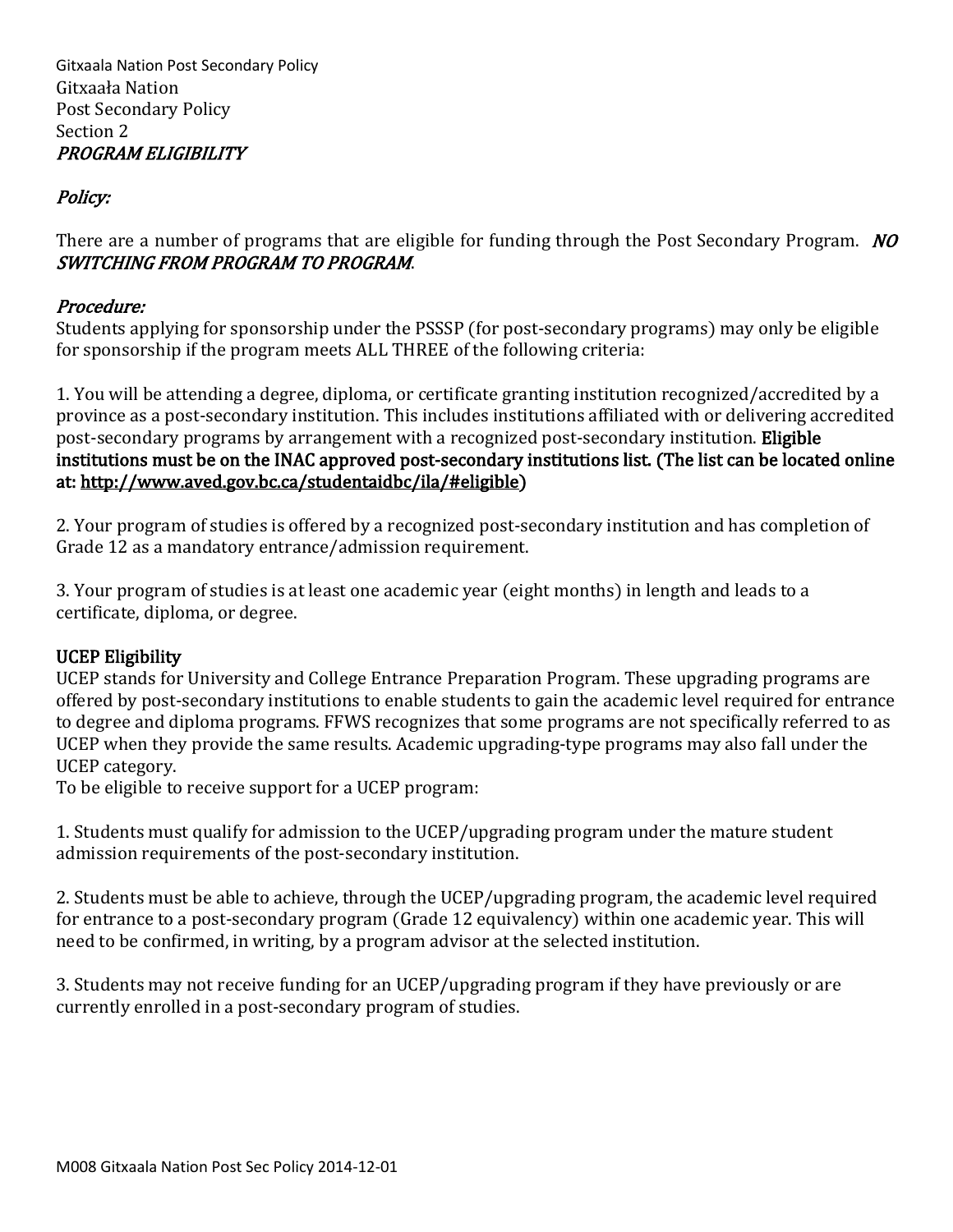#### Tuition Only Reimbursements:

Correspondence courses are usually not funded. Exceptions would be if the student successfully completes his/her course(s) through the Open Learning Agency within four months. He/she may apply to the Education Coordinator for tuition reimbursement. If there are any additional funds available, then the student may receive reimbursement.

Students enrolled in three or less courses, which will contribute toward a Diploma or a Degree at a College/University may apply for *reimbursement of tuition ONLY*, upon successfully completing these courses. Reimbursement will be made  $IF$  there is any surplus funding available in the Post Secondary Program.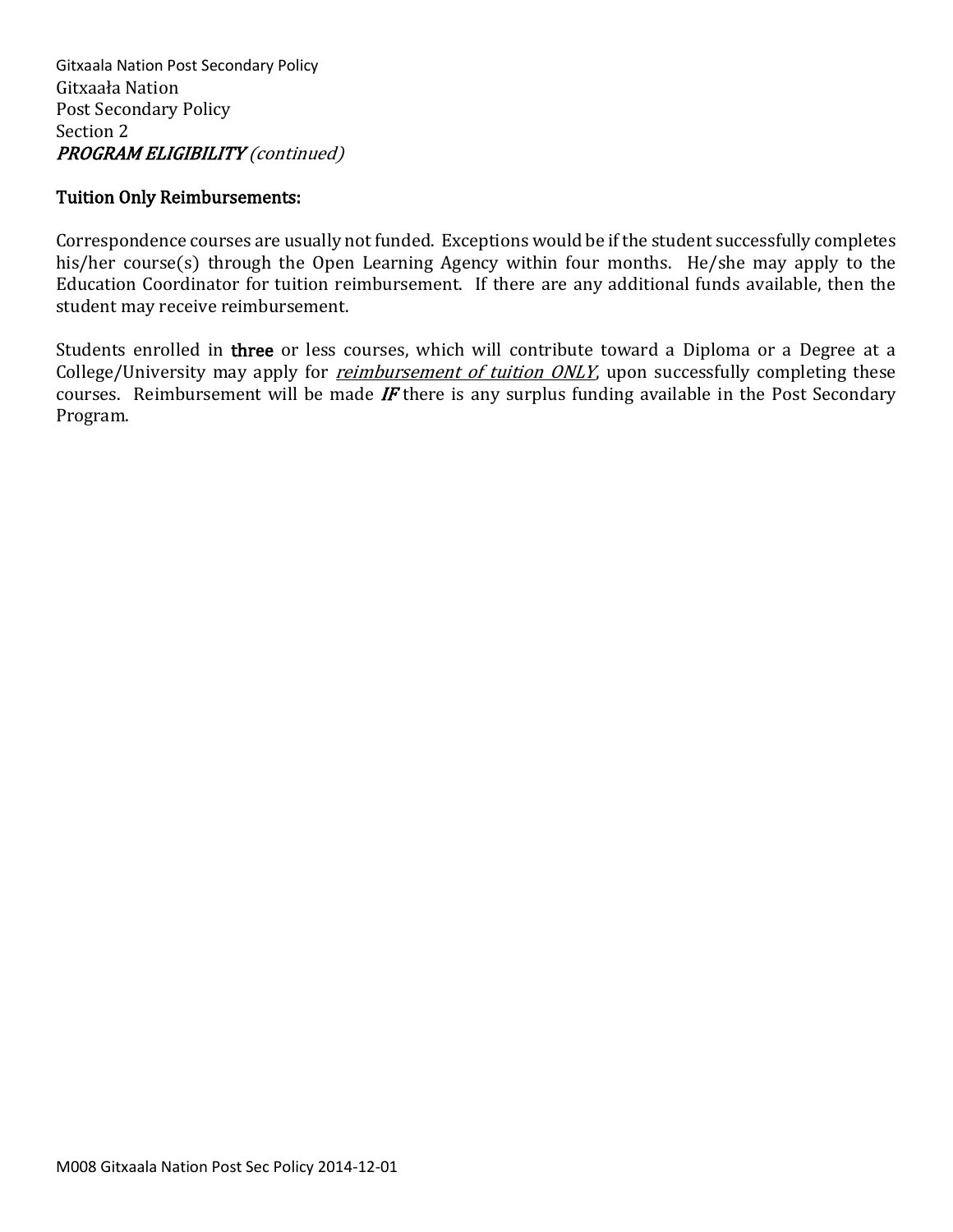Gitxaala Nation Post Secondary Policy Gitxaała Nation Post Secondary Policy Section 2.01 PROGRAM ELIGIBILITY - LOCATION (out of Region)

## Policy:

Students who wish to attend programs out of the province/country will receive their funding in Canadian funds.

- 1. Students who wish to enrol in a program offered outside of British Columbia will only be eligible for transportation if the program is not offered in British Columbia.
- 2. Eligible students may receive transportation up to a maximum of \$500 at the beginning of the 1<sup>st</sup> year and at the end of the program.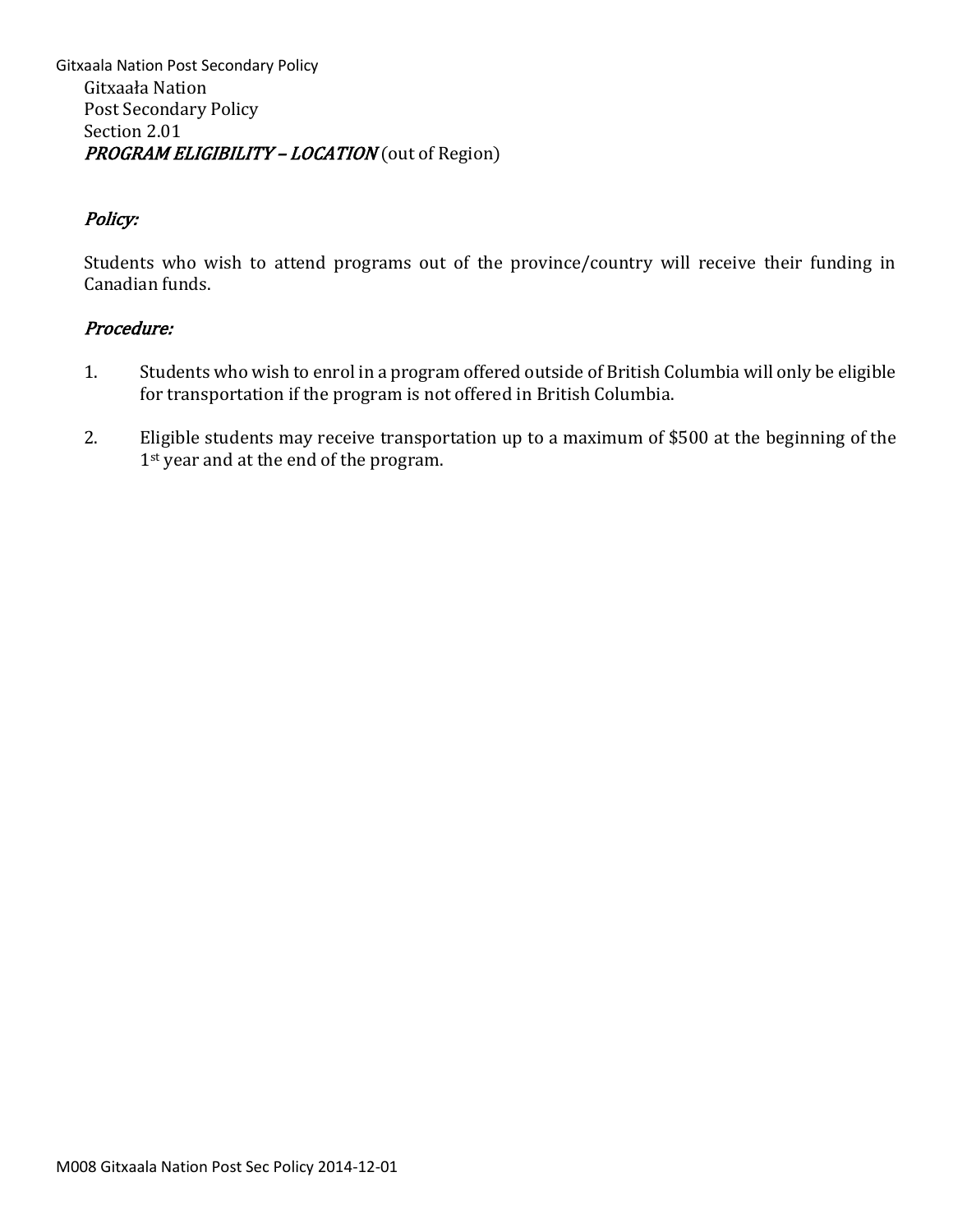Gitxaala Nation Post Secondary Policy Gitxaała Nation Post Secondary Policy Section 3 ALLOWANCE ELIGIBILITY

#### Policy:

Students will be funded in accordance with a Rate Schedule established by the Gitxaała Nation Education Committee. Living allowances will be reflected by current Gitxaała Nation membership list.

#### Procedure:

1. Upon successful application for Post Secondary Sponsorship, students will be funded according to the following rates:

| <u>Living Allowances</u> |                                                                                  |    | Per Month                                        |
|--------------------------|----------------------------------------------------------------------------------|----|--------------------------------------------------|
| a.                       |                                                                                  | \$ | 1062.00                                          |
| b.                       | Add \$50 per additional dependant(s)                                             | \$ | 1062.00<br>\$1260.00<br>\$1463.00<br>\$1659.00   |
| $C_{\bullet}$            | Add $$75.00$ per additional dependant(s)                                         |    | \$1310.00<br>\$1479.00<br>\$1659.00<br>\$1829.00 |
| d.                       | Single parent:<br>with three dependants<br>Add \$100 per additional dependant(s) |    | \$1479.00<br>\$1659.00<br>\$1879.00              |

- e. Married/common-law. When both persons being sponsored by Gitxaała, the spouse claiming the dependants will be categorized as living with working spouse.
- f. Financial review. Special needs: Students can state their case for more funding: Students considering applying for extra funds must submit all receipts (rent, utilities, phone, etc.) on a monthly basis.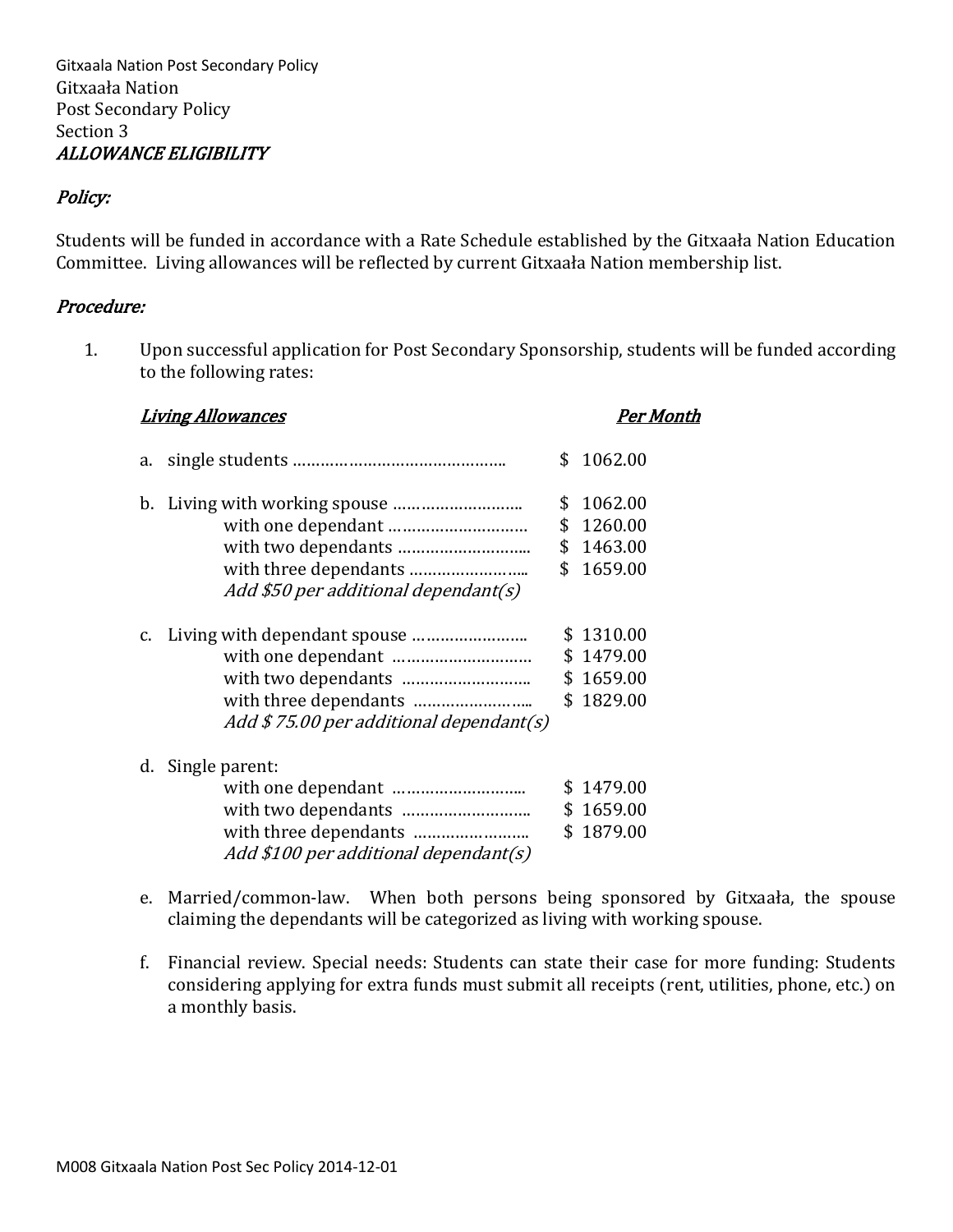- d. If student is absent from classes for no reason, the number of days will be deducted from their next cheque. A letter must be provided.
- e. If there is an addition (birth) to the family, the mother would forward her request for an increase in allowance (letter form), a birth certificate should be forwarded ASAP.
- f. Financial probation will be imposed until such time as improvement is shown to the satisfaction of the Education Coordinator (ie. Progress reports, or letter from an academic advisor showing a proof of improvement.)
- g. Direct Deposits will occur on **second last Friday** of every month.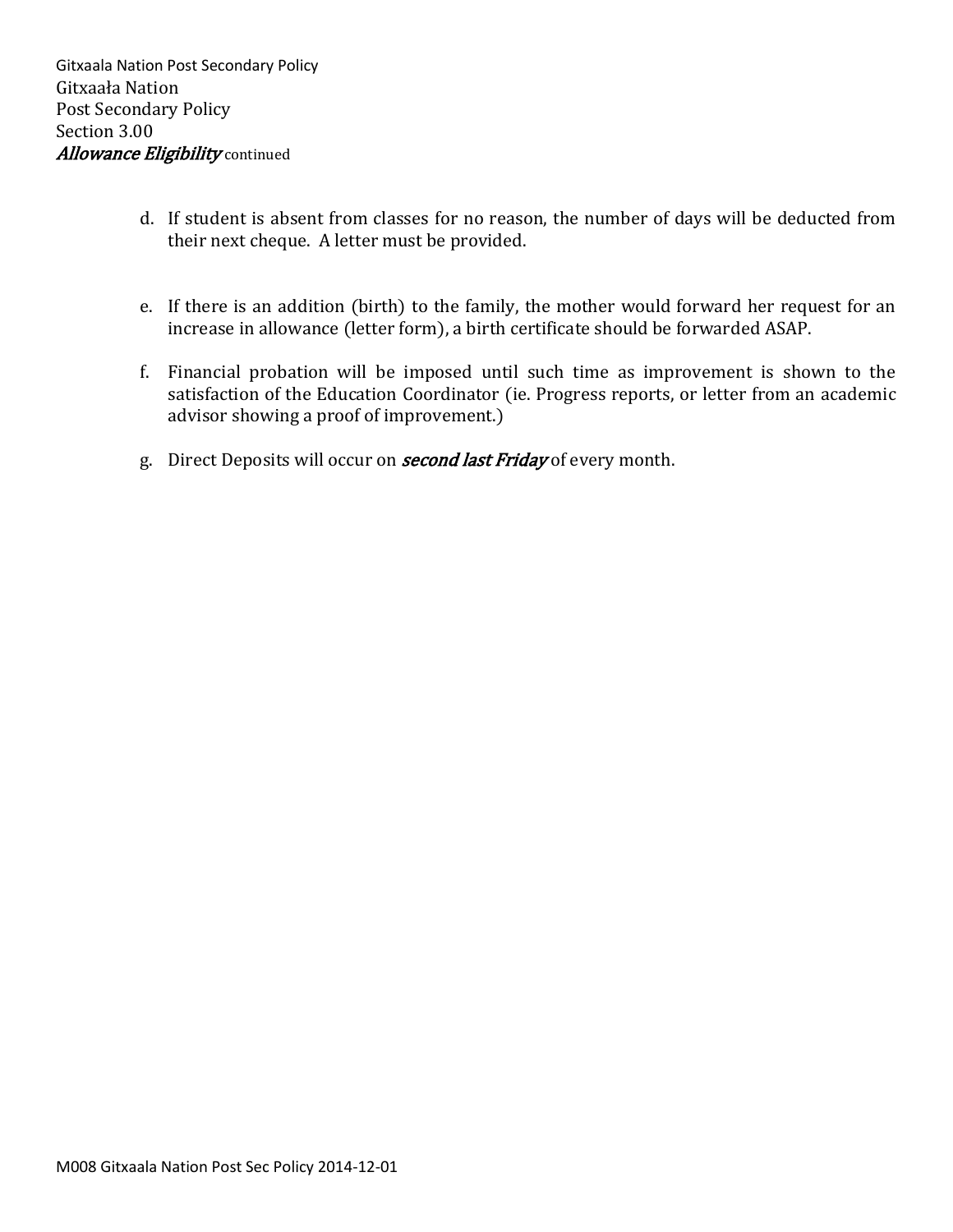Gitxaala Nation Post Secondary Policy Gitxaala Nation-Post Secondary Policy Section 3.01 Rent Subsidy

## Policy:

Students will be funded in accordance with the Rate Schedule established by the Gitxaała Nation Education Committee.

- Students living with parents or grandparents are ineligible for rental subsidy.
- One subsidy per household.

Those students who are living off reserve outside the Prince Rupert area to attend College/University will receive the following adjustments to their allowance.

Category 1: Major Cities (Prince George & Beyond) Up to 15% of the average rental cost determined by CMHC

Category 2: All other areas: ………………………… Up to 10% of the average rental cost (Prince Rupert and determined by CMHC) Surrounding areas)

## Procedure:

- 1. The education coordinator will contact Canada Mortgage & Housing Corporation to determine what the average rental cost is for the required dwelling where the student will be residing. Rental receipts (with applicants name on receipt) -are to be submitted to the education coordinator.
- 2. If the student will be residing in **Category 1** area, the average rental cost will be multiplied by 15% to determine the rental subsidy.

Eg.  $$600 \text{ X } 15\% = $90$ 

The student will receive an additional \$150 included in their living allowance.

3. If the student will be residing in Category 2 area, the average rental cost will be multiplied by 20% to determine the rental subsidy.

Eg.  $$600 \text{ X } 10\% = $60$ 

The student will receive an additional \$ 90 included in their living allowance.

4. If the student is residing in **Campus housing**, the average dormitory cost will be multiplied by up to 10% to determine the rental subsidy.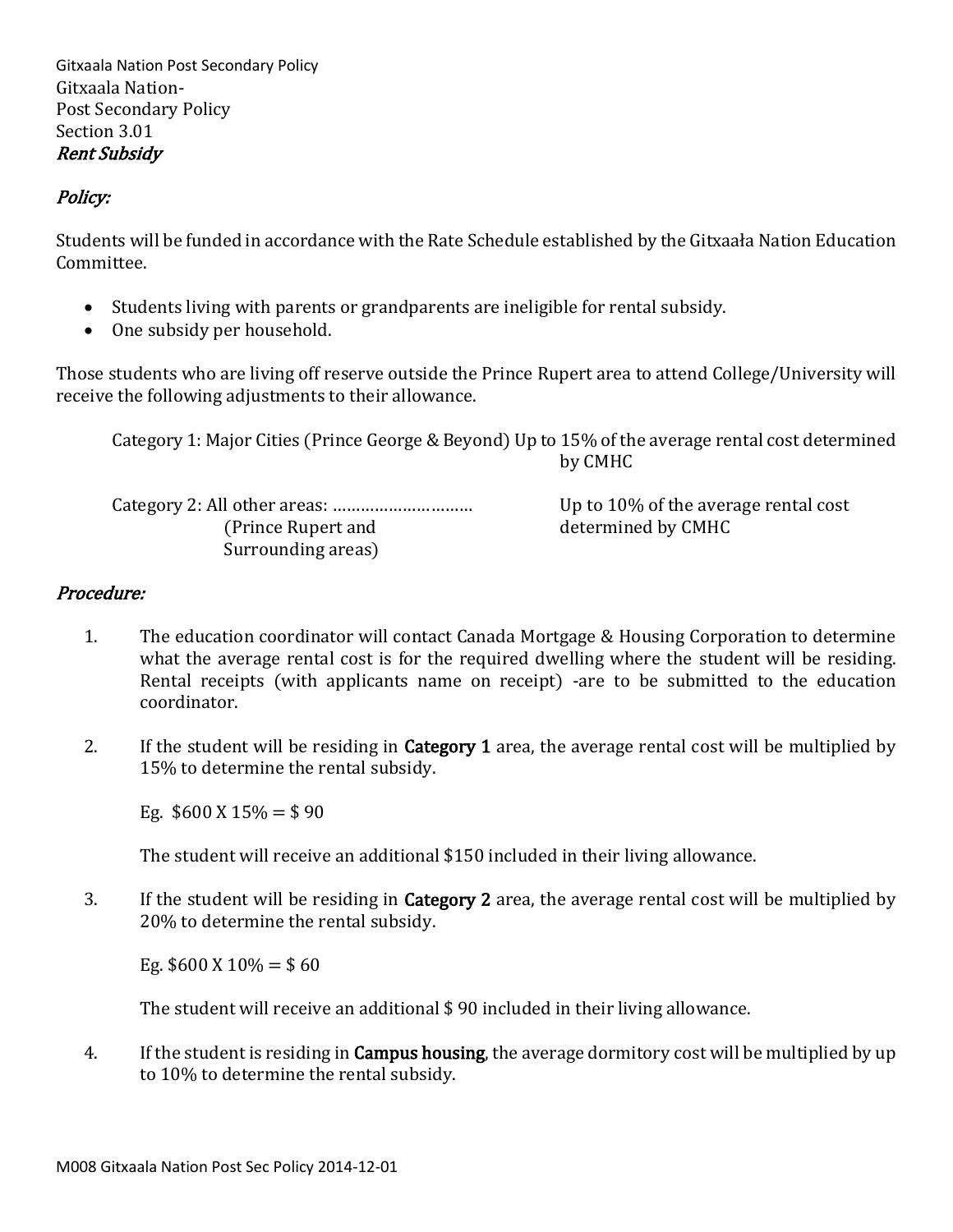Gitxaala Nation Post Secondary Policy Gitxaala Nation Post Secondary Policy Section 3.02 Books & Supplies

## Policy:

Students will be funded in accordance with a Rate Schedule established by Gitxaała Nation Education Committee.

#### Procedure:

 $2.$ 

1. Books:

|                 | \$700/year or \$350/semester |
|-----------------|------------------------------|
|                 | \$800/year or \$400/semester |
| <b>Supplies</b> |                              |
|                 | \$100/semester               |
|                 | \$100/semester               |

3. If student exceeds the amount allotted for the books & supplies, she/he must provide ALL receipts to the Education Coordinator before they can be considered eligible for any reimbursement.

The Educational Institute will be authorized to invoice the Band for the amounts specified. If the Institute does not provide the service of invoicing for Books & Supplies, then the amount will be added on to the student cheques.

Receipts will be required from the student; this is to ensure that funds have been used for the appropriate area. And if the cost of the material is greater than the amount allotted, then reimbursement will be reviewed by the Education Coordinator and can only be allotted based on availability of funds.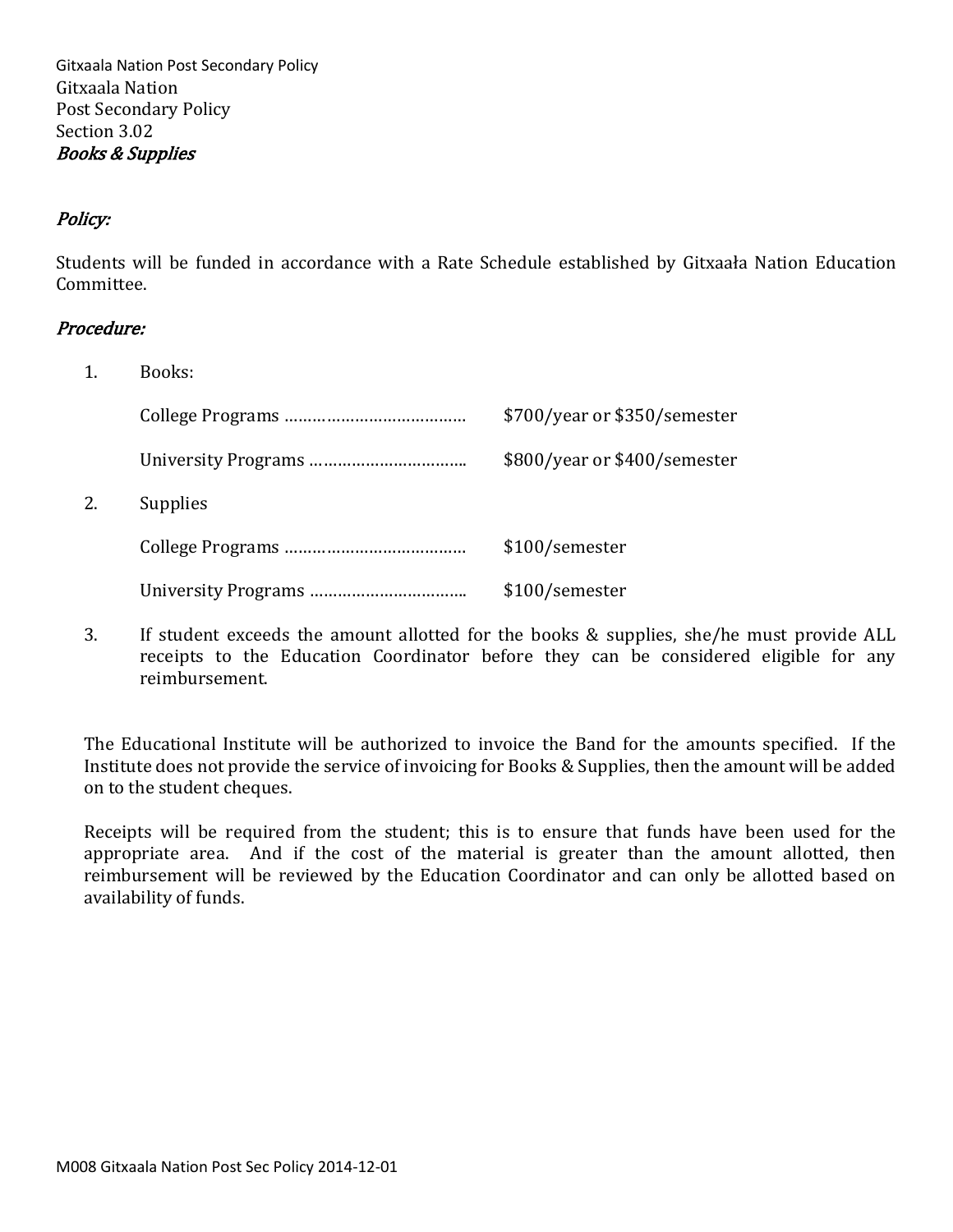Gitxaala Nation Post Secondary Policy Gitxaala Nation Post Secondary Policy Section 3.03 **Clothing** 

## Policy:

Students will be funded in accordance with a Rate Schedule established by the Gitxaała Nation Education Committee:

#### Procedure:

1. Clothing Allowance

The clothing allowance is only available to students enrolled in Co-op Programs or other programs where practicum is required, provided that surplus funding is available in the Post Secondary Program.

- a. ONE time ONLY.
- b. Maximum allowance available: \$300/student
- 2. Student must ensure that this is included when the application is submitted to the Education Coordinator. This is to ensure that funds are allotted for the clothing allowance.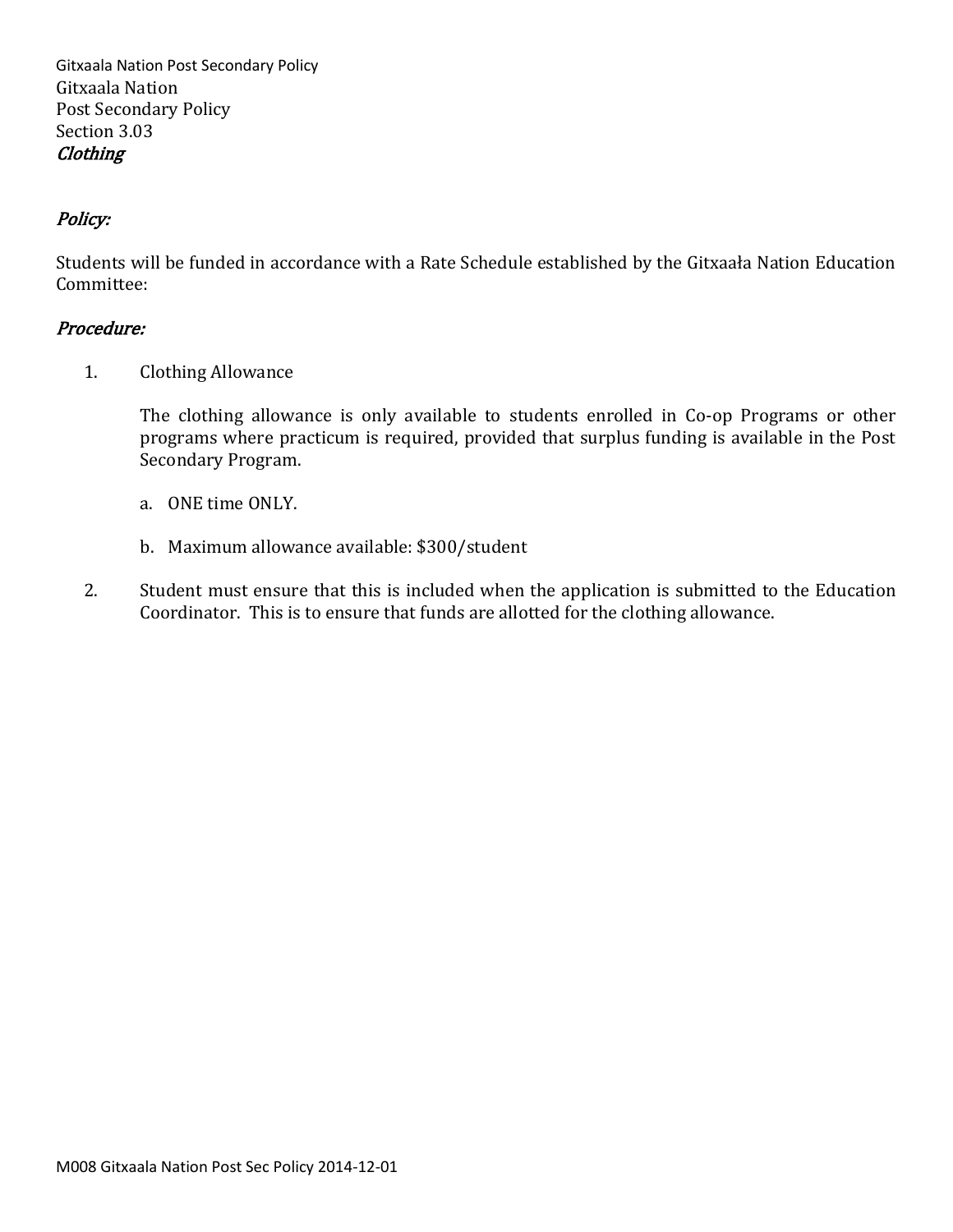Gitxaala Nation Post Secondary Policy Gitxaala Nation Post Secondary Policy Section 3.04 Tutor

## Policy:

Students will be funded, if approved, in accordance with a Rate Schedule established by the Gitxaała Nation Education Committee.

#### Procedure:

1. Student Tutor:

If funds have been allocated through the Post Secondary Program, students can apply to the Education Coordinator for funding, if they are expecting difficulty in their studies.

2. Once the funding has been approved, students will be required to hire a tutor and invoices will be required by the tutor before payment is made. Acceptable rates for tutoring are in the range \$15 - \$20/hr.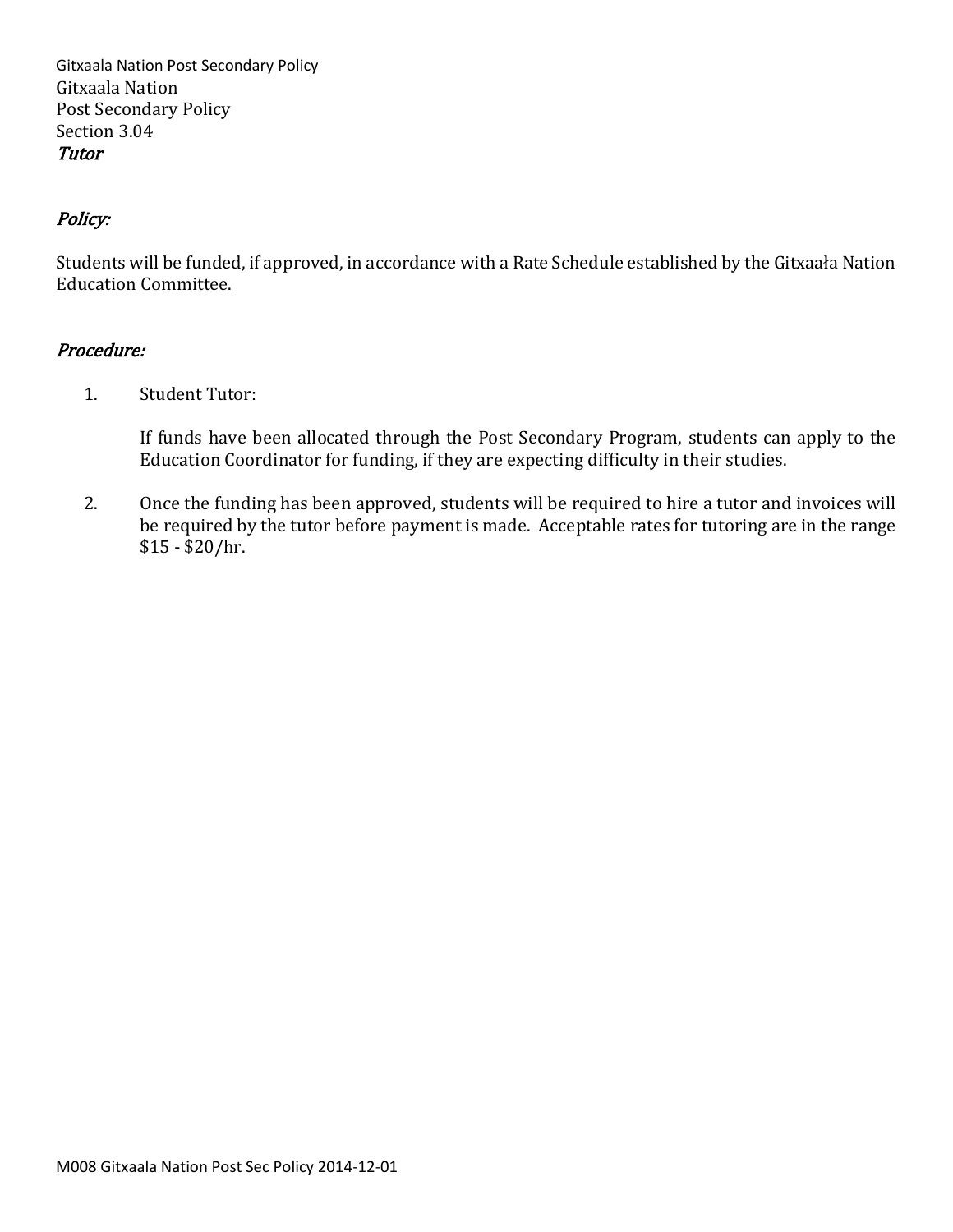Gitxaala Nation Post Secondary Policy Gitxaała Nation Post Secondary Policy Section 3.05 Seasonal Travel

## Policy:

Students will receive funding in accordance to the Rate Schedule established by the Gitxaała Nation Education Committee.

- 1. Students are provided travel is he/she (and family) had to relocate to continue their studies at the educational institute. This is provided that this program is  $NOT$  offered at the nearest/local educational institute.
- 2. Travel is requested at the time of submission of the application, then and only then will be approved.
- 3. Travel arrangements will be made by the student and it is the students' responsibility to forward the information to the Education Coordinator.
- 4. Travel is provided to students on the following occasions:
	- Beginning of semester (to the location of the institute).
	- Year end of program (trip home)
	- If student withdraws from the program for emergency or legitimate reasons.
- 5. The applicant's permanent place of residence will be defined in conjunction to their initial place of residence at the time of submission of the application for sponsorship, or at the time to which the Gitxaała Nation has taken over control of the sponsorship.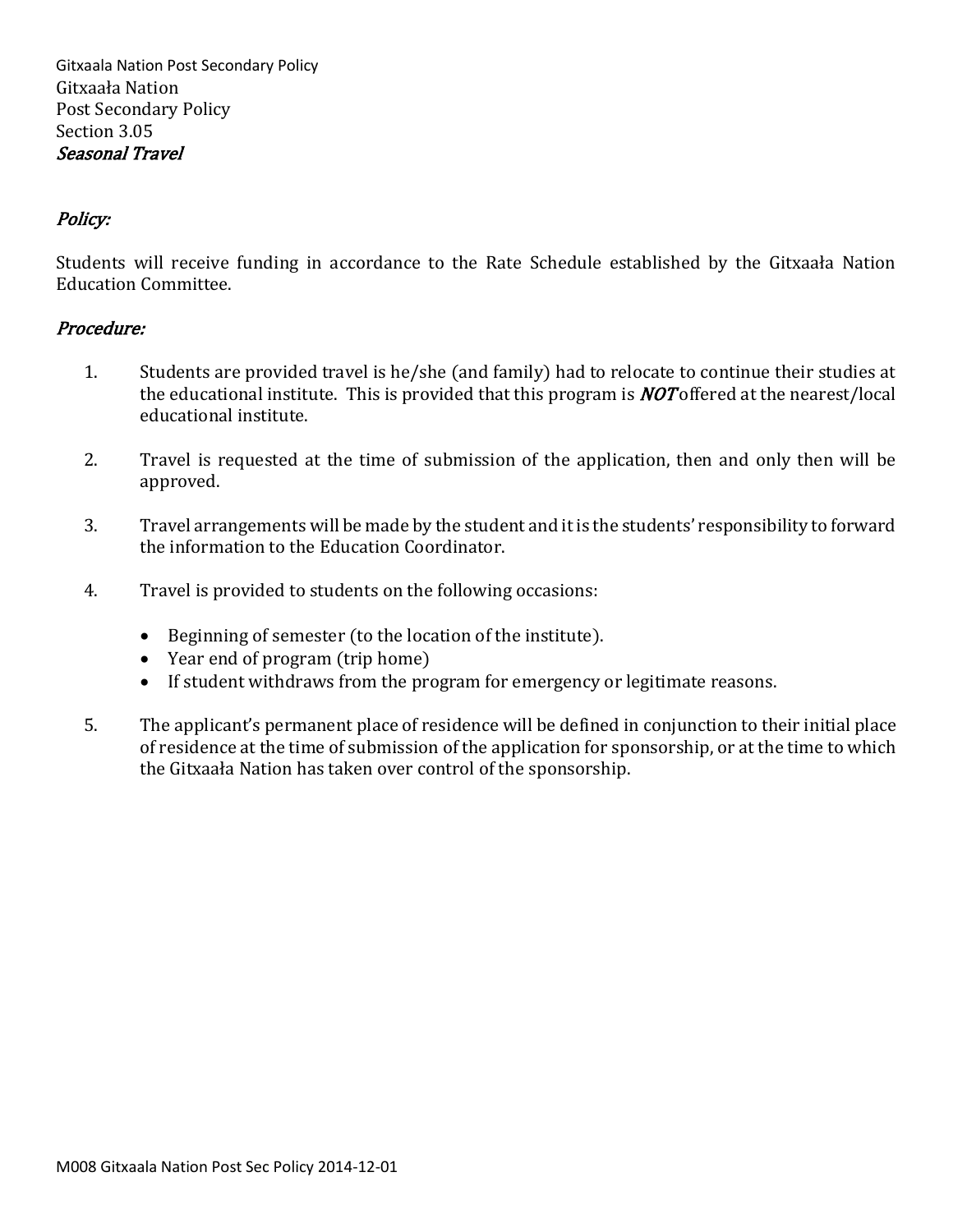Gitxaala Nation Post Secondary Policy Gitxaała Nation Post Secondary Policy Section 3.05.1 Monthly Travel

### Policy:

Students may receive monthly travel based on the rate set by the city transit (bus) subject to the discretion of the Education Coordinator.

- 1. Student is required to make the request at the time of submission of the completed sponsorship application.
- 2. If the city transit offers a bus pass for college students, students are permitted to purchase the pass, and the funds that they receive will be all that they receive for that term. The student will receive the funds again for the second term and so on.
- 3. The student should also forward the information on the transit, such as phone numbers or if possible a pamphlet from the transit company.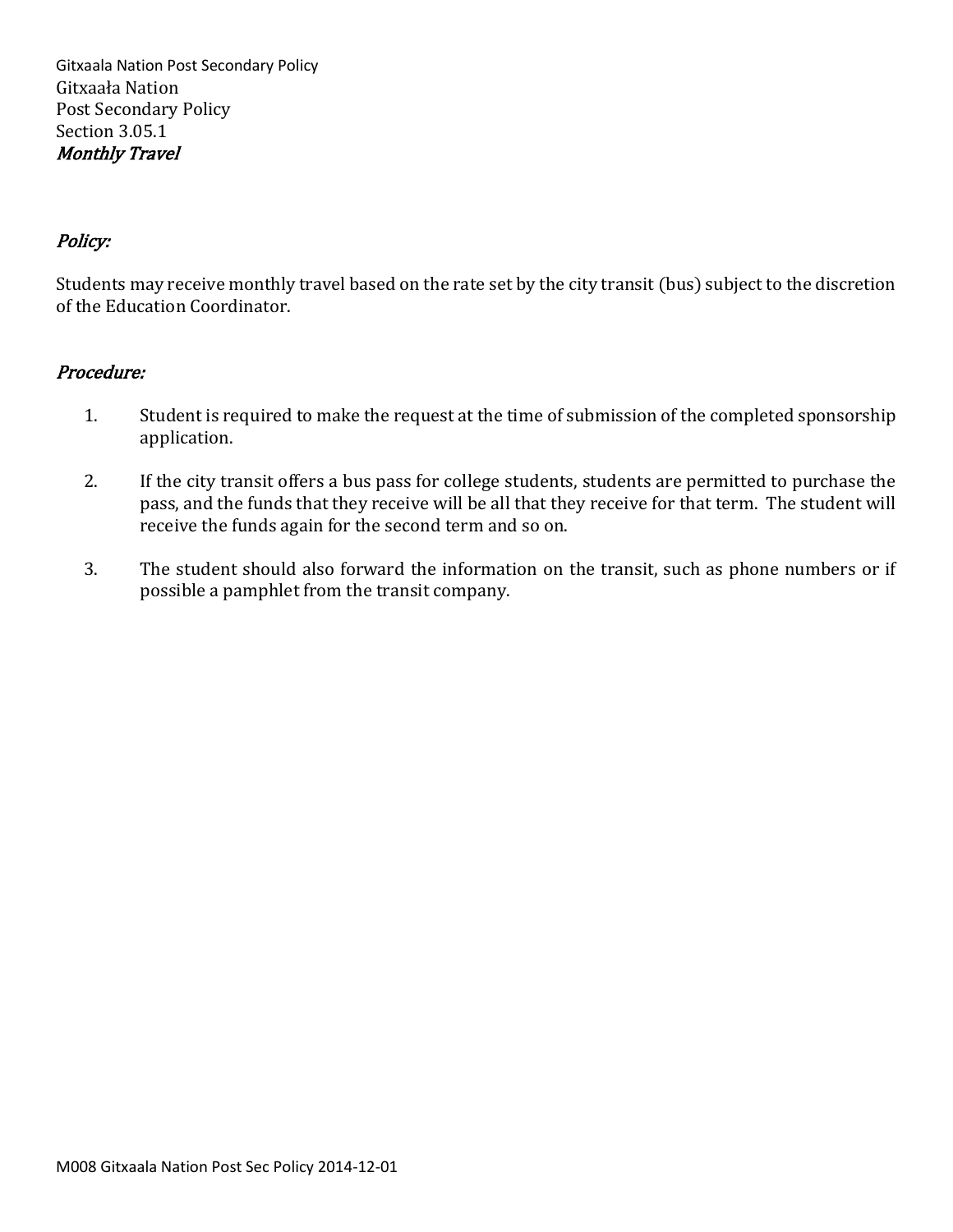Gitxaala Nation Post Secondary Policy Gitxaała Nation Post Secondary Policy Section 3.06 **Other** 

### Policy:

The Education Coordinator is authorized to provide students with additional contingency funds in consultation with Education Committee, if surplus funds are available.

#### Procedure:

1. Other funding information

Application forms for student loans, bursaries, and scholarships can be sent to students upon request by the Education Coordinator. Students who wish to apply may do so on their own initiative.

2. Contingency Funds

Emergency funds for students: a letter from the student requesting the funds would be forwarded to the Education Department. This letter would include the reason for the funds. The education committee will make the decision. If the committee cannot meet, the education coordinator will be authorized to make the decision provided all the information is present.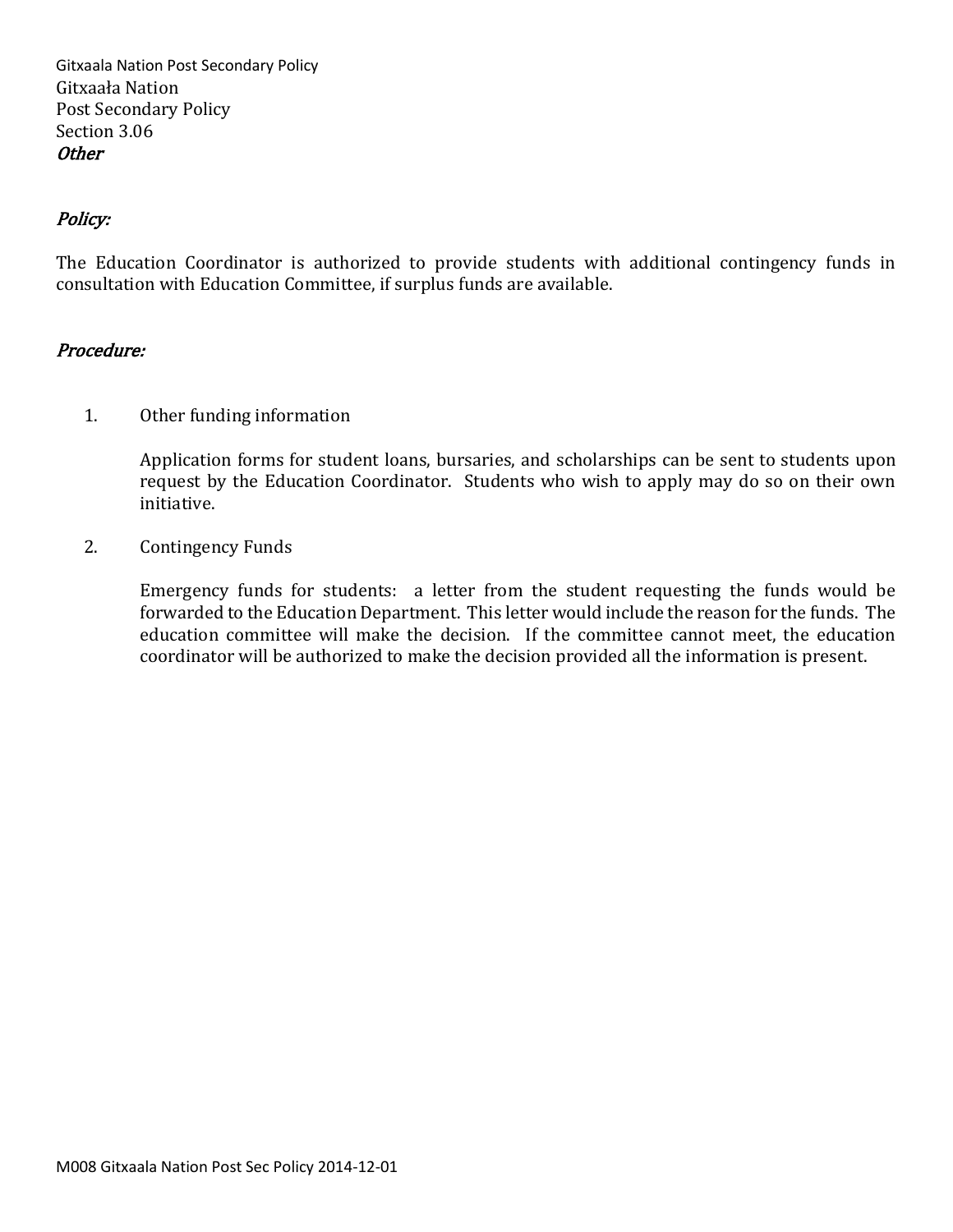Gitxaala Nation Post Secondary Policy Gitxaała Nation Post Secondary Policy Section 4.00 Probation & Suspension of Funding

## Policy:

Students receiving Post Secondary funding are required to maintain a certain level of academic standard in order to have their program funded on a continual basis.

- 1. Upon acceptance of funding, students are required to sign a WAIVER form, which will authorize the educational institute to send official transcripts to the education coordinator (if necessary), monitor students' progress and attendance.
- 2. All transcripts will be reviewed by the Education Coordinator to ensure all students maintain a C letter grade or better.
- 3. Students' whose grades drop below C+ will receive a Warning Letter from the Education Coordinator. They will be informed that future funding is in jeopardy. If improvement is not made by the next report the students will be put on Financial Probation. If still no improvement has been made by the next report or end of the term: the students funding will be SUSPENDED. Should they re-apply for funding in the next fiscal year, they will not be considered as a priority.
- 4. First year students may be given more lee-way because of the difficulties experienced in year one. If a first year student has been placed on Academic Probation by the Educational Institute, they will automatically be placed on Financial Probation by the education coordinator. The student will remain on Financial Probation until improvement is noticeable. If the student neglects to make the improvement, Financial Probation may continue into their second year of College/University. When the Education Coordinator receives their grades for the First semester, and there is still no improvement, funding will be terminated. Should the student reapply in the next year, she/he will not be considered as a priority.
- 5. Students who have been attending Post Secondary for more than one year will be placed on Financial Suspension upon notification of grades, because they should be aware of this requirement from their first year.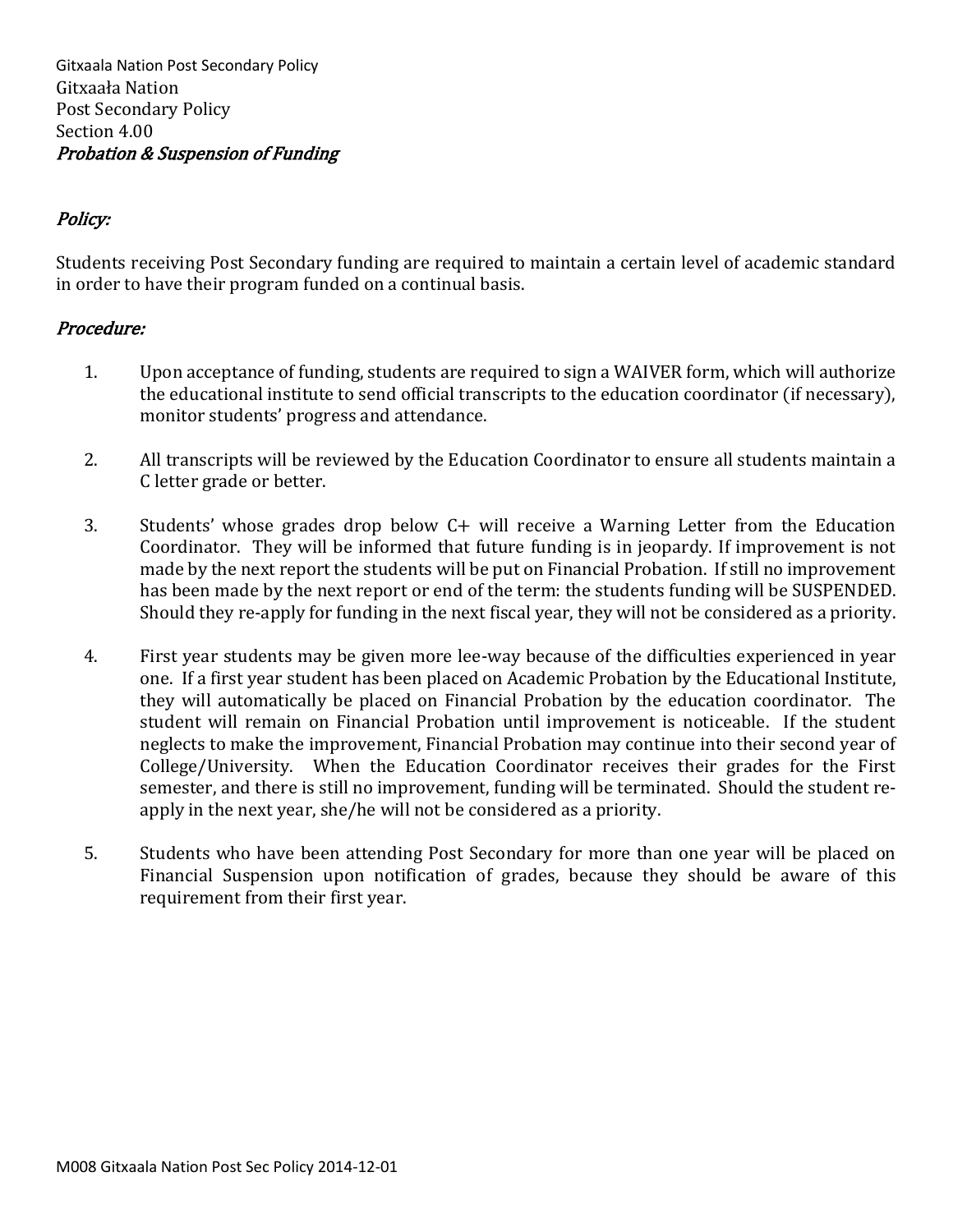## Policy:

If student who sends a completed application is not approved for funding, they will be notified in via email within 10 days of the decision. The reason why he/she is not approved will be mentioned and they may appeal the decision. (Students who have not submitted an application in full are ineligible for an appeal)

#### Procedure:

- 1. The student will be notified by the education coordinator within 10 days of being turned down. The notice will indicate why she/he was not approved.
- 2. The student can appeal this decision to the Appeals Committee in writing. The Appeals Committee will consist of applicable members of the Band Council.
- 3. The Appeals Committee will review the original application, the decision for turning down the application, and then decide whether or not to change the funding decision.
- 4. The deadline for the Appeals is as follows:

5. Immediately after the Appeals Committee determines the appeal, the Education Coordinator will notify the student, in writing, stating the outcome of the decision.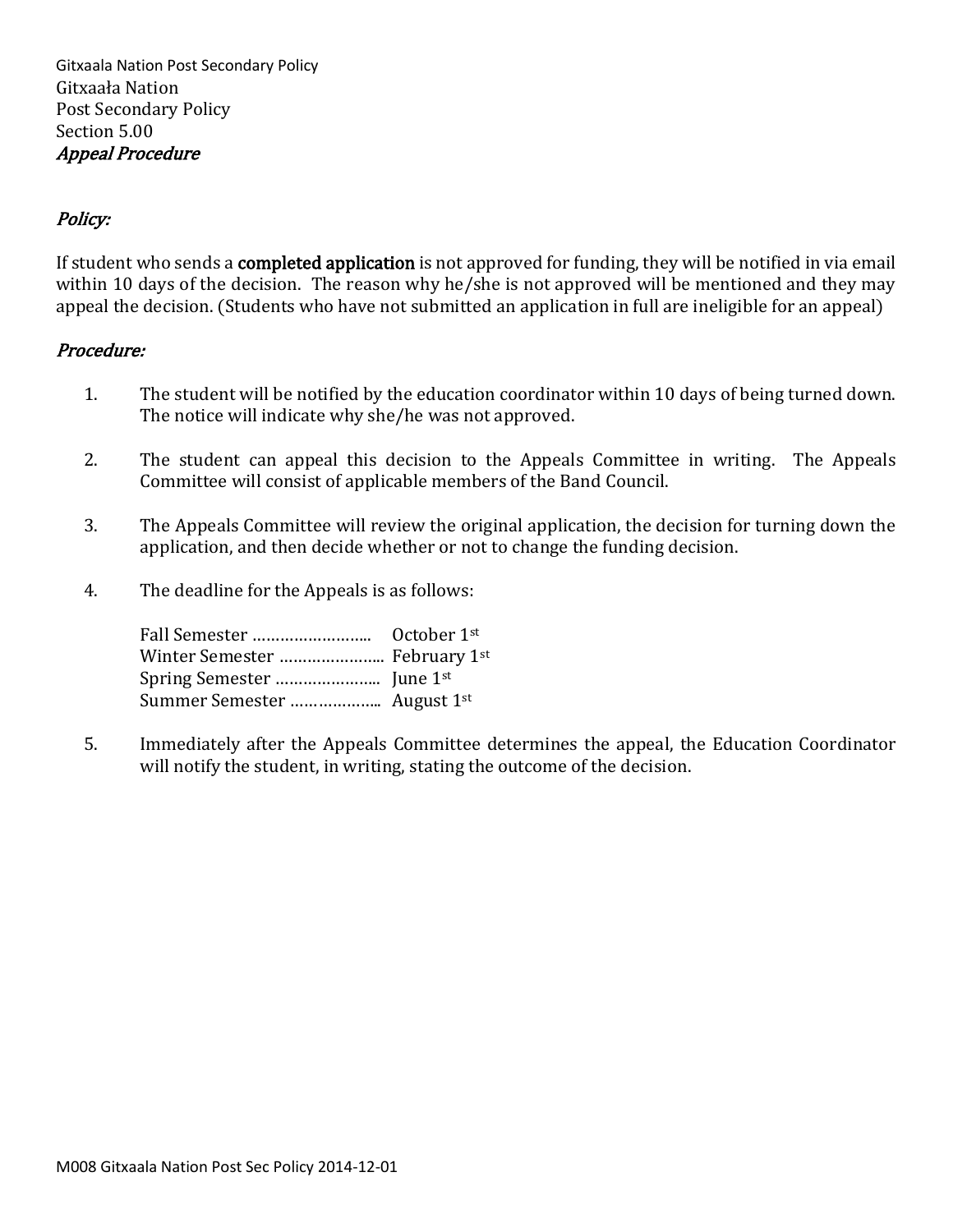#### Student Responsibilities:

- 1. The student maintains a respectful relationship with Gitxaała Chief & Council and Gitxaała Administration in all communications.
- 2. To provide current mailing addresses, phone numbers and notify the Education Coordinator of any changes immediately.
- 3. The students take full responsibility to attend classes at all times. If a student cannot attend classes for what ever reason they should notify their instructor and Education Coordinator immediately. A *note* from their Doctor must be faxed within 48 hours of onset of illness.
- 4. To maintain a full course load of 4 courses or 12 credits/semester at all times. Self paced courses will be scrutinized on an individual basis by the Education Committee.
- 5. To provide written notice of course or program withdrawal. Failure to do so will result in permanent exclusion from future sponsorship. Withdrawal must be made prior to fee reimbursement deadline and if withdrawal occurs after the deadline, the student assumes full responsibility for the tuition costs.
- 6. To provide official transcripts to the Education Coordinator at the *beginning* and *conclusion* of each semester.
- 7. Students take full responsibility for setting and achieving their Post Secondary Educational goals.
- 8. Students seek to access additional financial assistance through Bursaries, scholarships and work study programs. Seek advice from Academic Advisors.
- 9. That Post Secondary assistance is not intended to cover personal debts before, during or after attendance at a Post Secondary Institution. This includes but is not limited to credit card payments, vehicle loans and student loans.